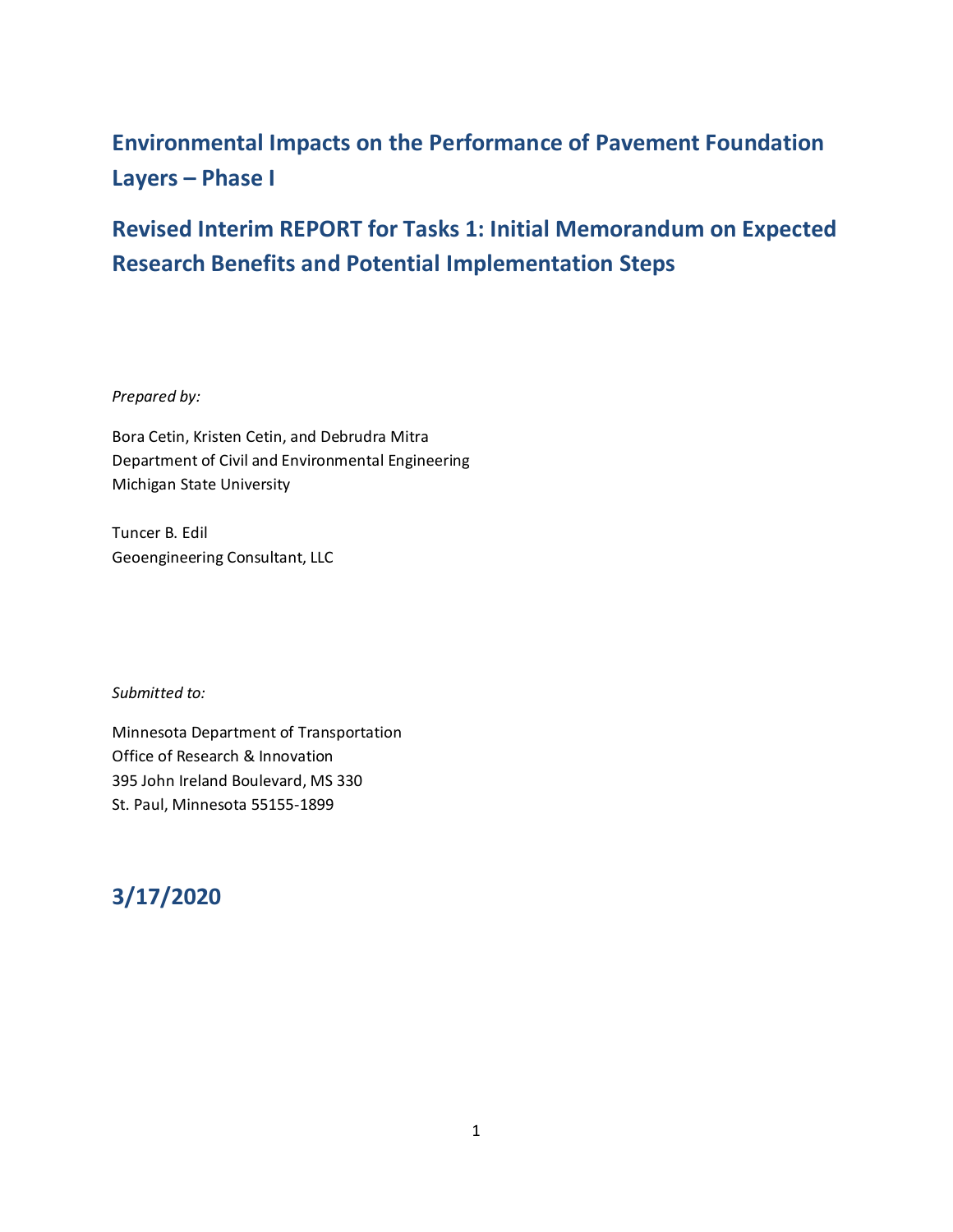## **CHAPTER 1: INTRODUCTION**

#### 1.1.RESEARCH PROJECT ABSTRACT AND OBJECTIVES

Seasonal freeze-thaw weakening and changes in saturation level from environmental fluctuations have a significant effect on pavement foundation performance. The seasonal freeze-thaw cycles cause extensive damage to the pavement from frost-related problems such as frost heave, frost boils, thaw weakening, total rutting, and degradation of mechanical properties. Changes in saturation level of pavement foundation geomaterials during freeze-thaw cycles can influence the performance of pavement foundation layers significantly. It is crucial to monitor the changes in water content, temperature, and matric suction of aggregate base and subgrade soils to be able to predict the frost depth, freezing and thawing times and mechanical property changes.

This project has two main goals: (1) develop a model to predict the maximum/minimum frozen soil depths and (2) freezing and thawing duration via use of standard climate data that includes precipitation, shortwave radiation, and air temperature.

During this phase (Phase I), the research team will extract the environmental data collected by MnROAD test facility over the years and determine whether it is necessary to build new test sections that is installed with finer environmental sensors to improve the reliability of numerical models to predict the freeze-thaw cycle numbers, freeze time and thaw time, and frost depth and be used for pavement analyses.

Modeling analyses will be conducted to determine whether results are impacted significantly at different dimension conditions. Then, the research team will provide recommendation whether finer environmental sensor installation and monitoring is required considering sensor location, e.g., installation at the two edges, center and between edges and center of the roadway cross-section and different depths. For instance, sensors may be recommended to be placed in every 6 inches in depth up to 10 ft. Thus, as a result, the lateral and vertical variations of these environmental data will be monitored and tied to the elastic modulus data.

#### 1.2.ORGANIZATION OF THE MEMO

This memorandum consists of three chapters. The next two chapters include benefits of this research and the implementation process.

## **CHAPTER 2: EXPECTED RESEARCH BENEFITS**

#### 2.1.HOW DOES THIS RESEARCH BENEFIT TAXPAYERS OF THE NRRA MEMBER STATES?

The benefits of the proposed project will be to improve the quality, longevity, and state of good repair of roadways, which constitute a vital component of the nations` infrastructure. The field monitoring data will produce a better understanding of the evolution of freezing and thawing soil zones beneath roadways. The computational models developed in this study will help DOTs work towards predicting the depth and duration of soil freezing/thawing. As a result, maintenance costs associated with repairing traffic-related damage to thawing roads can be reduced.

With further research, the modeling analyses will determine whether more detailed Phase II study needs to be conducted. It is expected that with more detailed phase study in the future the computational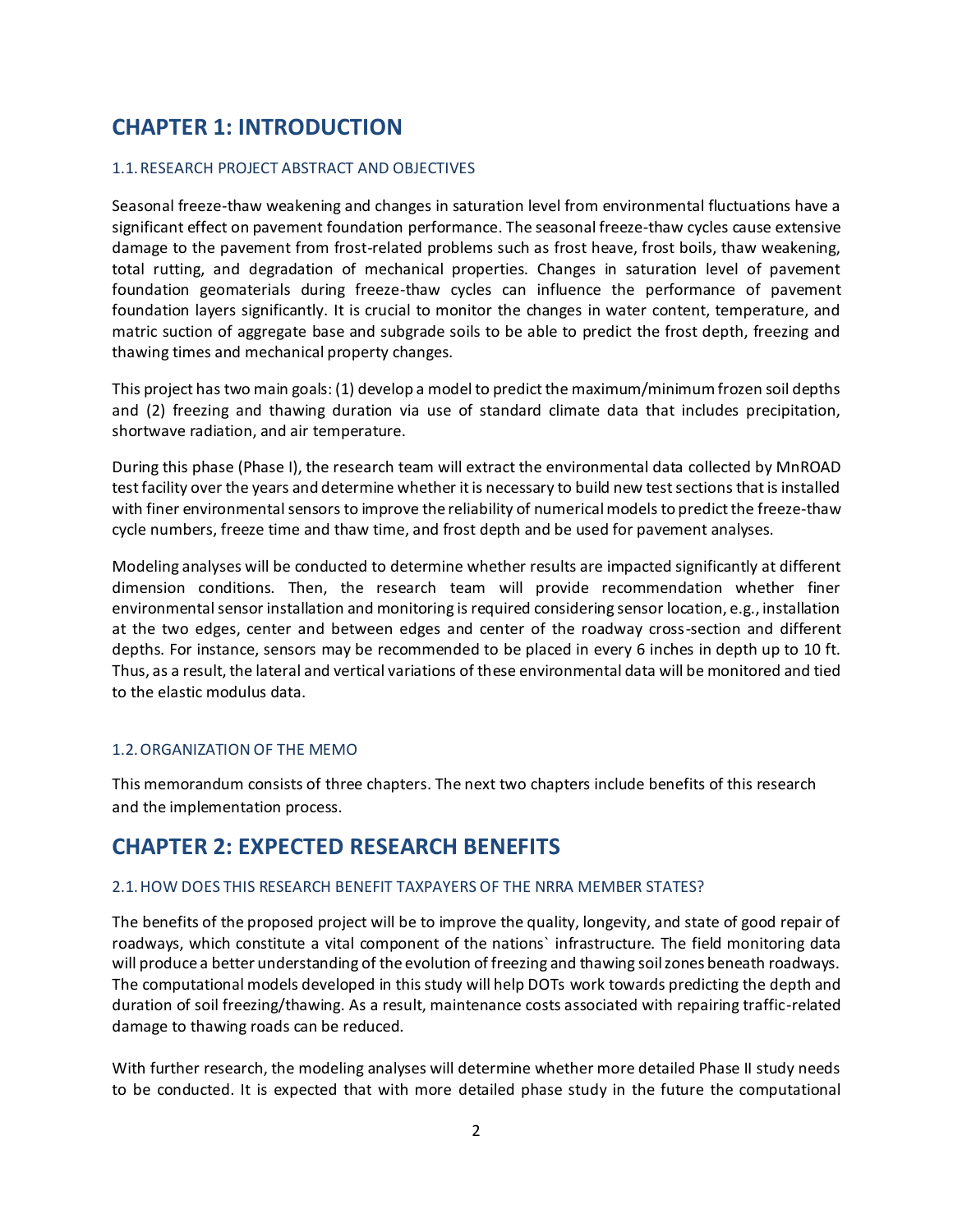models developed in this phase could be incorporated into the pavement Mechanistic Empirical Pavement Design Guide (MEPDG) for improved climate modeling and prediction of freeze-thaw related damage to pavements.

### 2.2.INITIAL PROJECTION OF EXPECTED BENEFITS

The following benefits are initially expected to be accomplished by end of this project:

- **Construction Savings:** Proper integration of freeze-thaw effect in pavement design would yield to more reliable pavement performance predictions. Thus, more accurate pavement design can be achieved which would result in construction savings.
- **Operation and Maintenance Savings:** Similar to construction savings, taking freeze-thaw effect into pavement design would result in proper pavement design and ultimately less maintenance cost. In addition, the model that will be developed for freeze-thaw cycles and frost depth penetration would aid to determine when load restrictions would be applied and allowed.
- **Decrease Engineering/Administrative Cost:** The proposed model tool will be user friendly which would minimize the engineering cost for pavement foundation design.

### 2.3.EXPECTED TECHNICAL OUTCOME

The following items below will be provided at the end of this study:

- A database that includes the following data
	- o Material Data
		- Material Type
		- General Gradation Characteristics
	- o Climate Data
		- Air Temperature
		- Precipitation
		- Wind Speed
		- Relative Humidity (if available)
	- o Sensor Data
		- Temperature
		- Water Content
		- Matrix Suction (if available)
- Modelling Tool
	- o Prediction of Number of Freeze-Thaw Cycles at Certain Depths
	- o Prediction of Frost Depth
	- o Prediction of Freeze and Thaw Periods
- Final Report